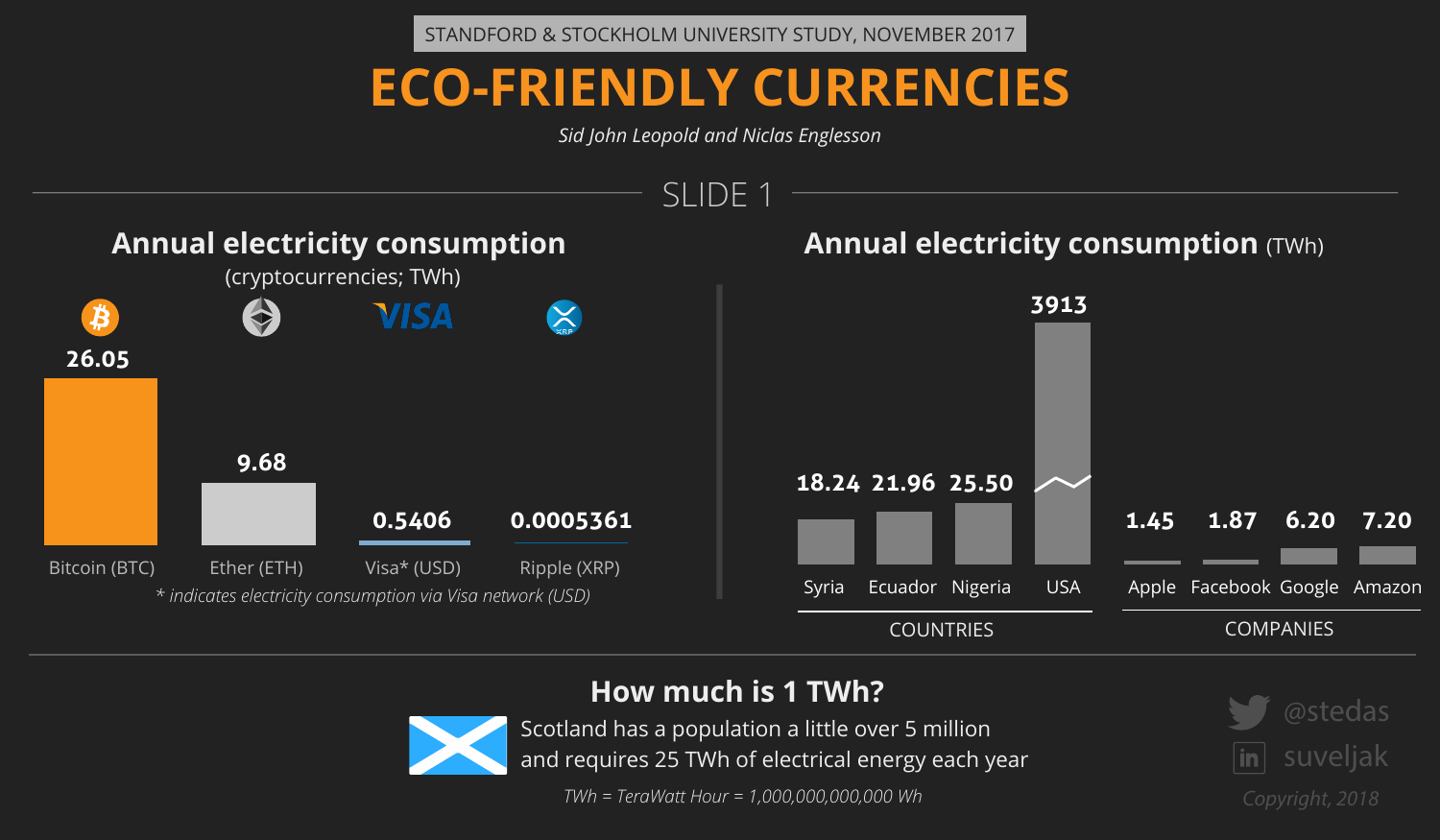

### **How much is 1 kWh?**





Fan heaters require between 1 and 3 kW to power them, so if you leave it on for an hour it will have consumed between 1 an 3 kWh, depending on the setting you have the heater on.

# **VISA**



**0.00649 0.0000113**

## **ECO-FRIENDLY CURRENCIES**

*Sid John Leopold and Niclas Englesson*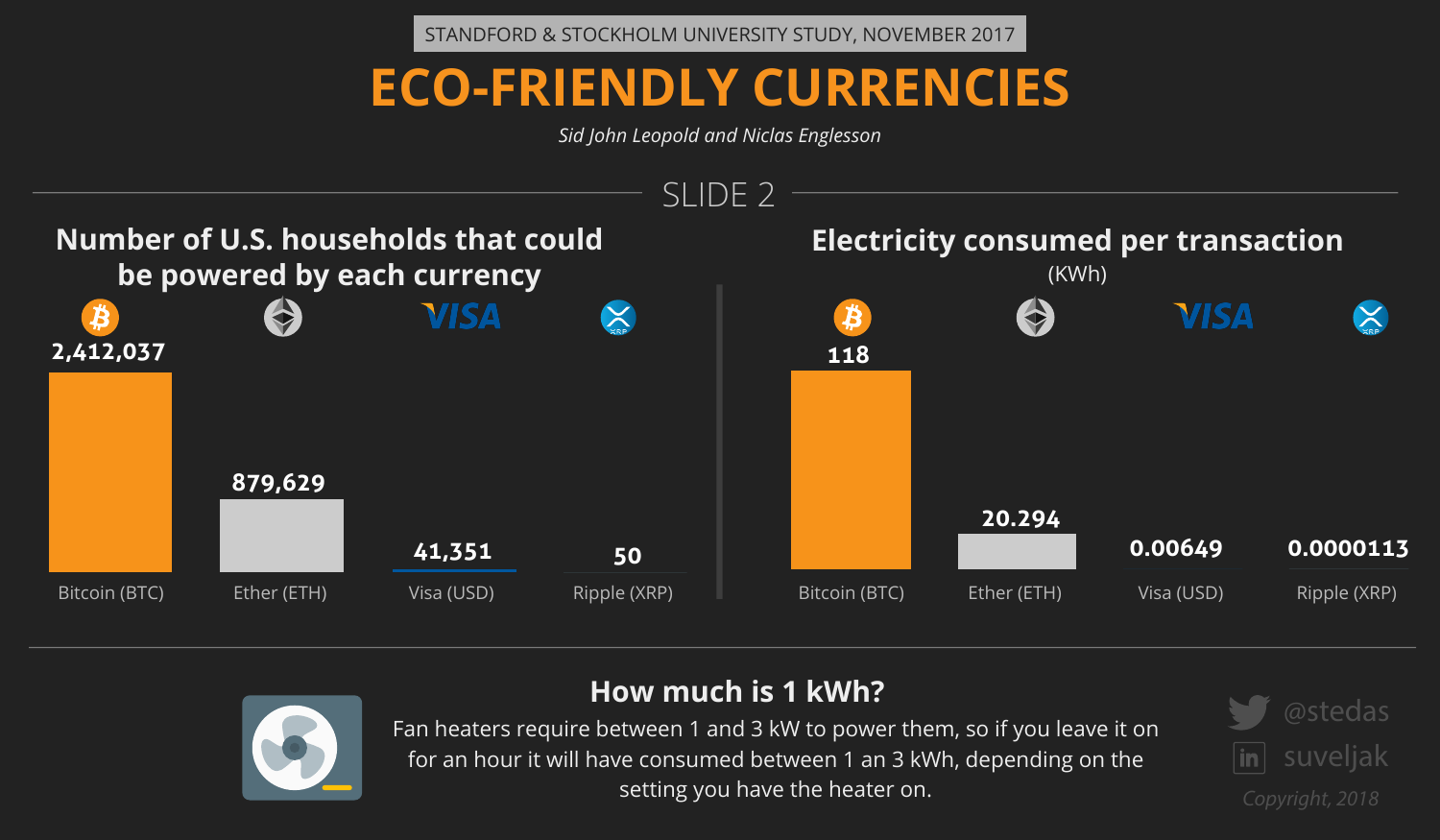

| <b>70 M</b> | 115 M             |
|-------------|-------------------|
| 32 M        | $\overline{52}$ M |
| 3,826       | <b>6M</b>         |
| 6           | 11,018            |

## **ECO-FRIENDLY CURRENCIES**

*Sid John Leopold and Niclas Englesson*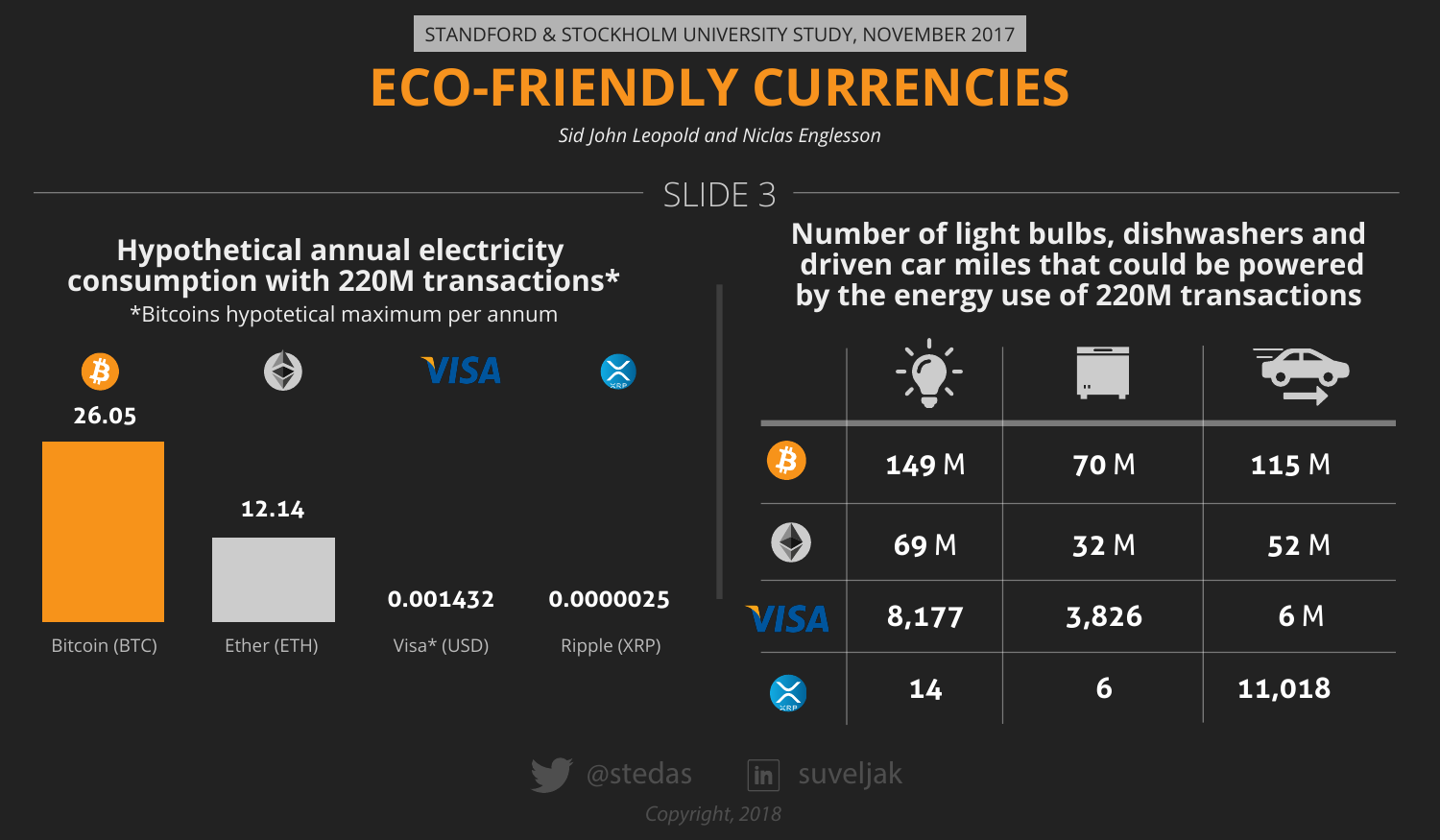

*Copyright, 2018*



## **ECO-FRIENDLY CURRENCIES**

*Sid John Leopold and Niclas Englesson*